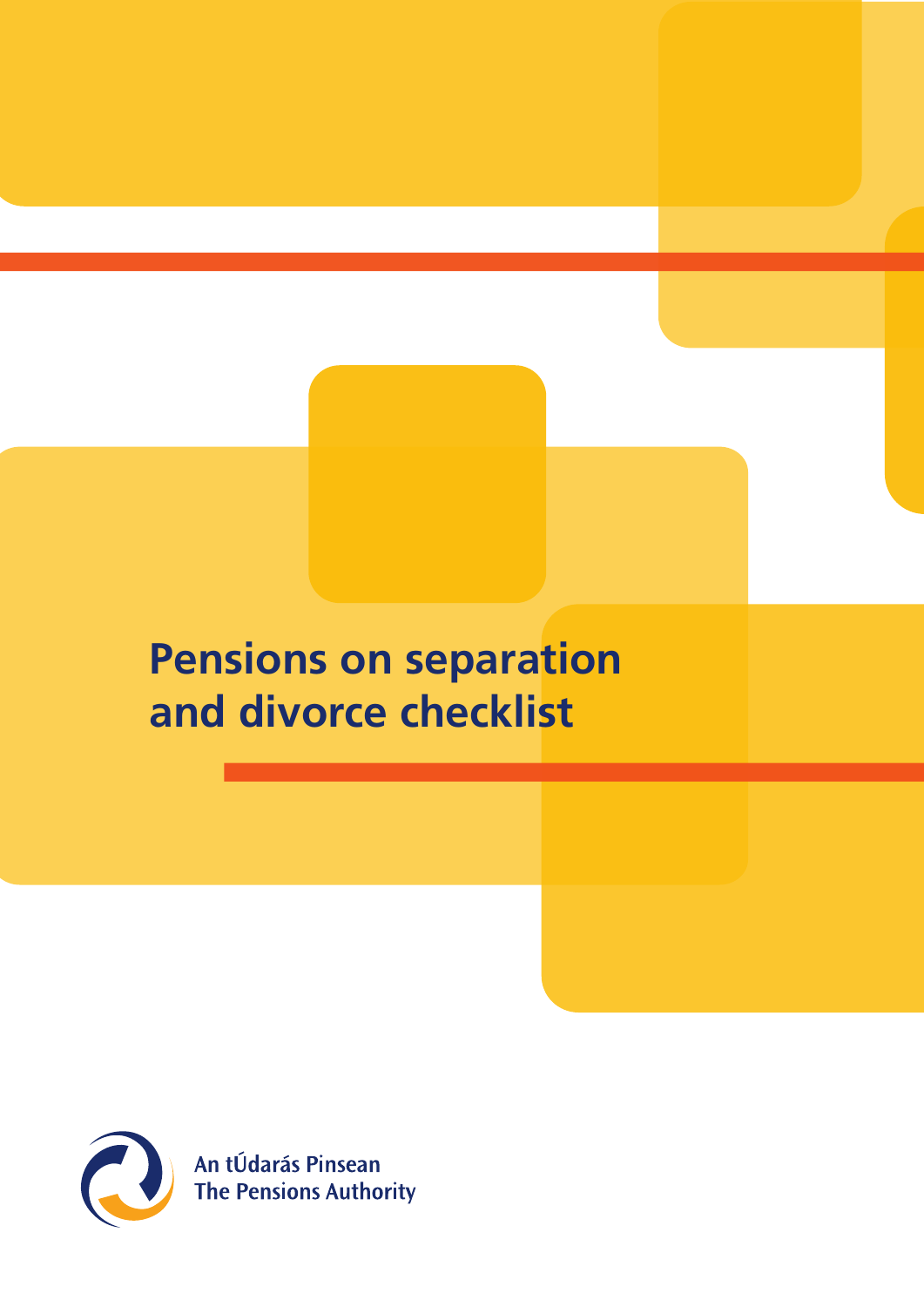# **Introduction**

The Pensions Authority recognises the importance of informing people about how pensions can be affected by separation and divorce. As a result the Authority has published this checklist which simply highlights the main aspects involved in allocating pensions in separation and divorce through Pension Adjustment Orders (PAOs).

# **What is a pension adjustment order (PAO)?**

**A PAO is an order made by the courts, in the case of relationship breakdown, designating part of an individual's pension plan benefits to the individual's former spouse, civil or cohabiting partner or dependent child.**

# **PAO - First step**

A PAO can only be made by a judge through the courts therefore you should talk to a solicitor about the options and how the PAO process actually works. This checklist should help you understand some of the basic issues to do with PAOs.

A PAO can apply to benefits from an occupational pension scheme, a buy-out bond, Retirement Annuity Contract (RAC), trust RAC or a Personal Retirement Savings Account (PRSA).

# **Did you know…?**

**1.** After the family home, a pension is usually one of the most valuable family assets.

#### **The Law**

- **2.** The division of pension assets is governed by the Family Law Act, 1995 (for court separations), the Family Law (Divorce) Act, 1996 and the Civil Partnership and Certain Rights and Obligations of Cohabitants Act, 2010 (for dissolution of civil partnerships and cohabiting relationships).
- **3.** The family law acts do not recognise a simple 'agreement' between two parties to divide the pension assets.
- **4.** In the eyes of the law, the legally binding division of a pension can only be made by a PAO and a court separation or divorce is necessary to obtain a PAO.
- **5.** A PAO will not be made if the applying spouse/civil partner has remarried.

#### **Pension scheme information**

- **6.** A 'non-member' spouse/civil partner is entitled to basic information about their spouse/civil partner's pension scheme, i.e., the Trust Deed and Rules for the scheme and the explanatory booklet. The non-member spouse/ non-member civil partner is not entitled to personal information about the member, such as a benefit statement. However, this personal information can be accessed from the trustees on agreement from the member spouse or through a court order. Court orders can be costly and in the interest of reducing expenses the most straight forward route is for the member spouse to allow the information to be shared.
- **7.** Following a PAO the trustees are legally obliged to disclose a certain amount of information to a non-member spouse or dependent and contact should be made with the trustees/administrators of the spouse's pension scheme to access this information.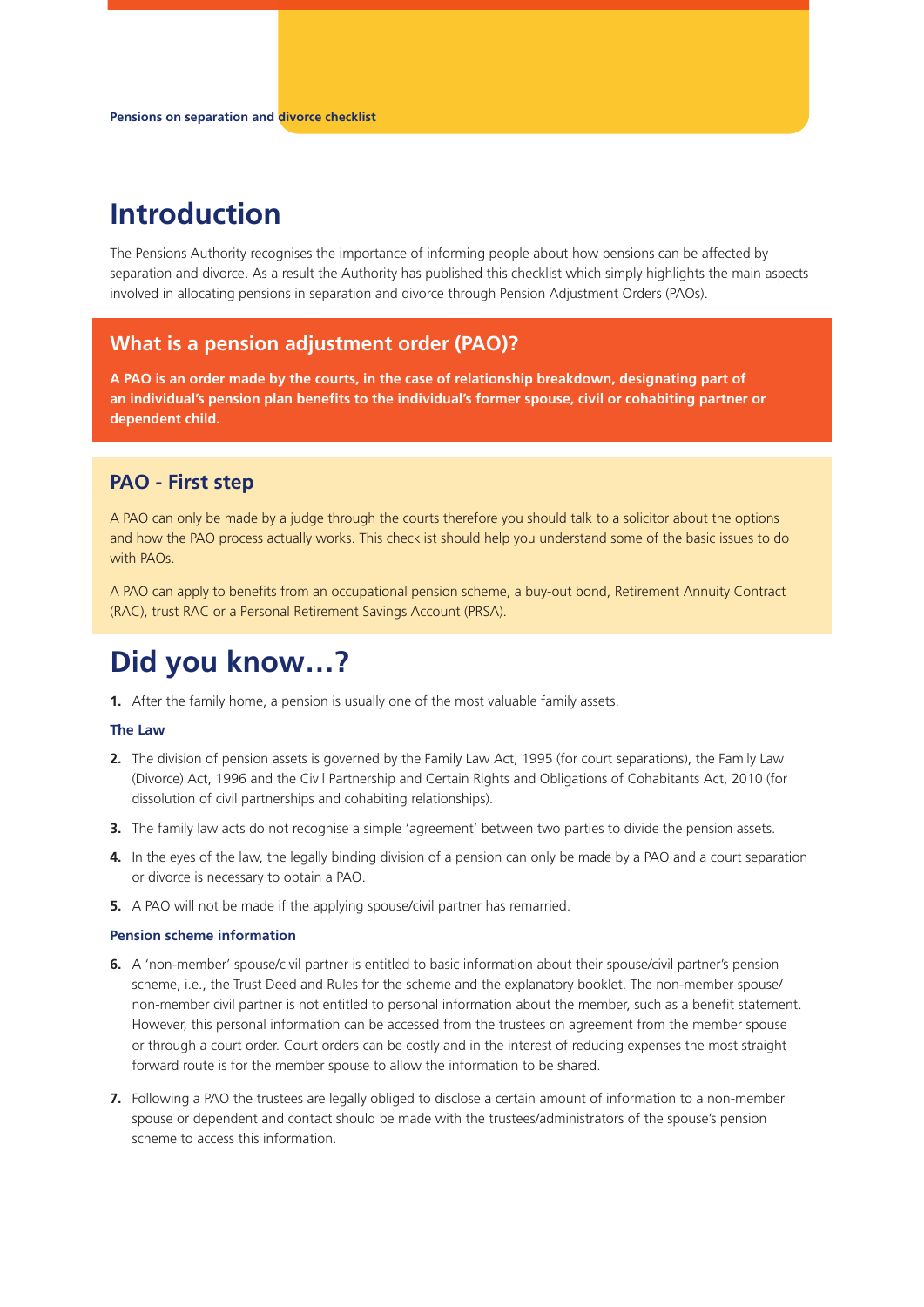### **Pensions, Family and Civil Partnership Law**

The Pensions Authority monitors and regulates the Pensions Act, 1990 which sets out what information has to be disclosed by trustees of company pension schemes in relation to Pension Adjustment Orders (PAOs). The Pensions Authority does not monitor or regulate the Family Law Acts.

The Civil Partnership and Certain Rights and Obligations of Cohabitants Act, 2010 ("the Act") provides legal recognition for same-sex couples in Ireland for the first time. It extends marriage-like benefits to same sex couples, registered civil partners, and qualified cohabitants in the areas of property, social welfare, succession, maintenance, pensions and tax.

Where the court is satisfied that no alternative provision has been made or can be made, a qualified cohabitant can seek a PAO over their former cohabitant's pension benefits.

### **Important Notice**

**Pension adjustment orders may be made for benefits in the following pension arrangements:**

- **• Company pension schemes**
	- **PAO on retirement benefits**
	- **PAO on contingent benefits**
- **• Additional Voluntary Contributions (AVCs)**
- **• Personal Retirement Savings Accounts (PRSAs)**
- **• Retirement Annuity Contracts (RACs)**
- **• Trust RACs**
- **• Buy-out bonds**

**It is very important to note that separate PAOs must be made for retirement benefits and contingent benefits in a company pension scheme. Separate PAOs are also required for each separate private pension arrangement that exists (for example if you or your spouse/civil partner contributes to a separate AVC arrangement).** 

#### **Types of Pension Adjustment Orders**

- **8.** A pension scheme can cover different types of benefits, for the purposes of PAOs these benefits are broken into two types - contingent benefits and retirement benefits.
	- **Contingent benefits** death in service benefits under a pension scheme.
	- **Retirement benefits** all other benefits payable under a pension scheme.
- **9.** A pension scheme member may be eligible for one or both types of benefits. Each type of benefit must be applied for separately under different PAOs. A PAO on contingent benefits can only be made up to a year after a divorce or legal separation has been granted and the PAO will cease if the member spouse leaves the relevant employment. A PAO on retirement benefits can be made at any time.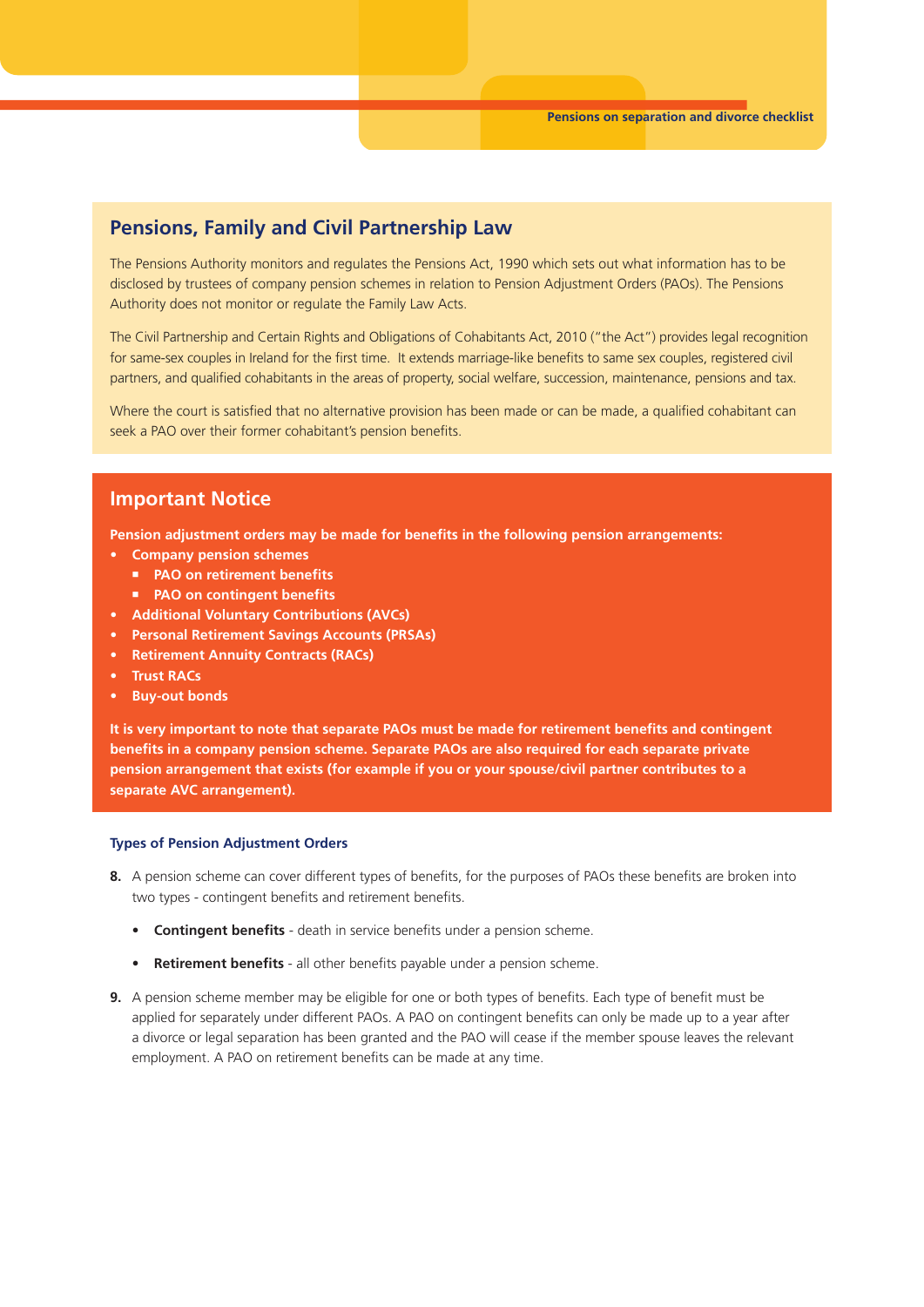# **Different types of pensions**

#### **Occupational Pensions**

- *•* A **defined benefit pension scheme** provides a defined level of pension benefit at retirement usually based on the member's years of service and their earnings at retirement. Benefits can be affected if the pension scheme is not fully funded.
- *•* In a **defined contribution pension scheme** the level of pension benefit on retirement is determined by a number of elements including the level of contributions paid, the investment return achieved and the fees and charges where applied.
- *•* A **hybrid pension scheme** is one which has characteristics of both a defined benefit and a defined contribution pension scheme.
- *•* **Public sector pension schemes** are pension schemes available to civil servants and public sector workers.

#### **Personal Pensions**

*•* **Personal Retirement Savings Accounts (PRSAs)** and **Retirement Annuity Contracts (RACs)** are private pension plans set up between the individual and an authorised PRSA or RAC provider. They are a type of defined contribution scheme.

#### **Benefits**

- **10.** The PAO directs the pension scheme trustees/administrator to pay the portion of pension benefits to the nonmember spouse or dependent.
- **11.** The Court decides the level of benefit to be made to the non-member spouse and this is worked out by calculating a 'relevant period' and the 'relevant percentage'.
	- **relevant period** is the period during which the benefits were earned i.e. start date to end date and it cannot extend beyond the date of the decree of divorce or separation
	- **relevant percentage** the percentage of the benefit to be taken into account that is earned during the relevant period
- **12.** After a PAO is granted, the benefits of the member and non-member spouse may still be linked.
- **13.** However, it is possible to establish an independent benefit i.e. the non-member spouse can transfer their portion to a pension arrangement in their own name. The trustees/administrators of the scheme can split the benefits on request (or transfer them out) so that the non-member has benefits that are completely separate.

# **Trustees/those who look after pension scheme benefits**

Depending on the type of pension scheme the title of 'trustee' or equivalent may differ, this list indicates the type of pension and corresponding 'trustee' for the purposes of PAOs.

- Occupational Pension Schemes **the Contract of the Contract of the Schemes** trustees
- PRSAs <u>———————————————————————</u> PRSA provider
- RAC/Personal Pension <u>- **interlace in the insurance**</u> life insurance office
- Buy-Out Bond/Retirement Bond **\_\_\_\_\_\_\_\_\_\_\_\_\_\_\_\_\_\_\_\_\_\_\_\_\_\_\_\_\_** life insurance office
- **•** Civil & Public service pension schemes **COVID 2014** Government Department or
	- State Agency pension administrators